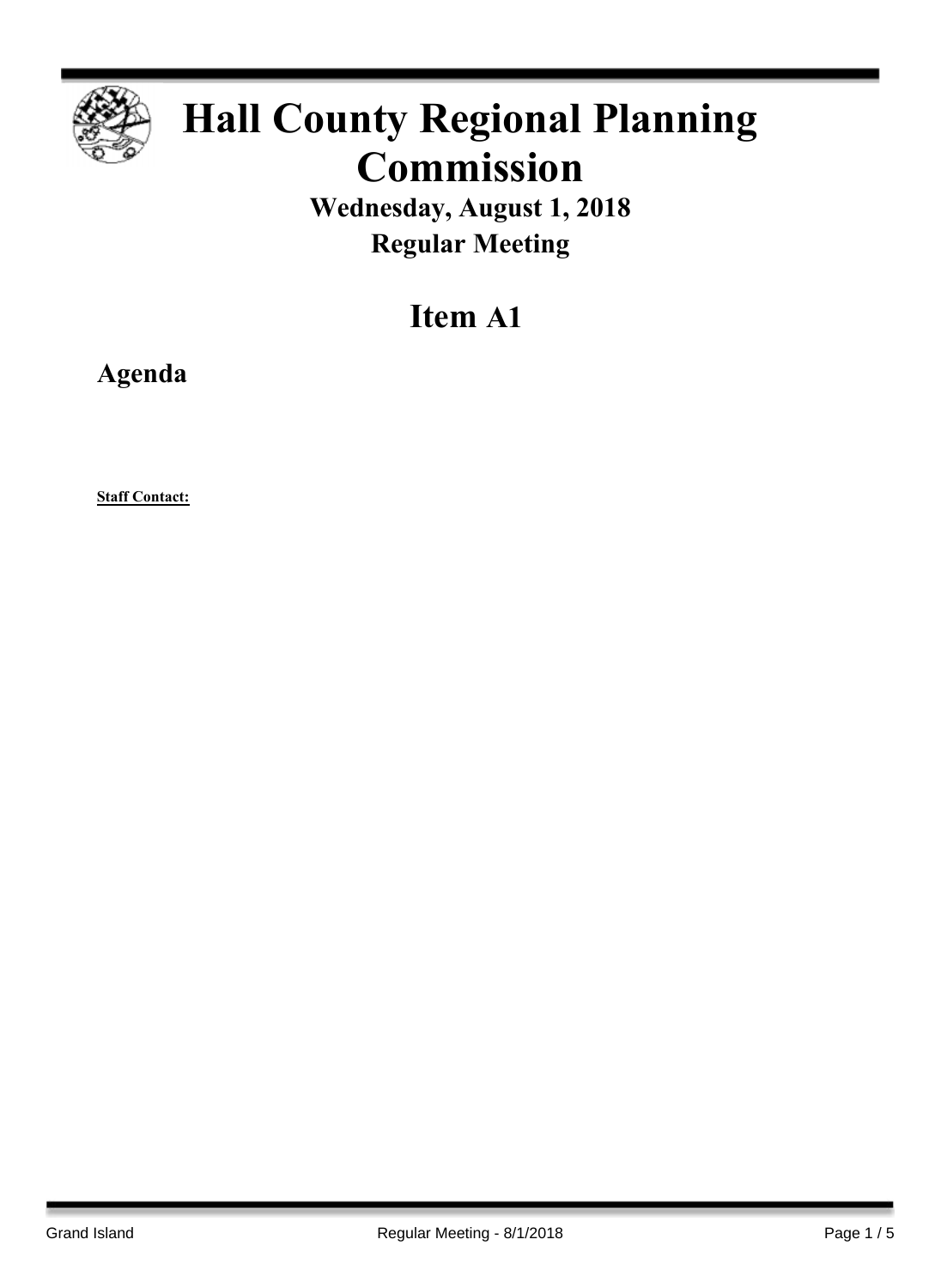

THE REGIONAL PLANNING COMMISSION of Hall County, Grand Island, Wood River and the Villages of Alda, Cairo and Doniphan, Nebraska

#### **AGENDA AND NOTICE OF MEETING** Wednesday, August 1, 2018 6:00 p.m. City Hall Council Chambers - Grand Island

1. Call to Order - This is a public meeting subject to the open meetings laws of the State of Nebraska. The requirements for an open meeting are posted on the wall in this room and anyone who would like to find out what those are is welcome to read through them.

The Planning Commission may vote to go into Closed Session on any Agenda Item as allowed by State Law.

The Commission will discuss and may take action on any item listed on this agenda.

The order of items on the agenda may be reorganized by the Chair to facilitate the flow of the meeting to better accommodate the public.

- 2. Minutes of the July 11, 2018.
- 3. Request Time to Speak.
- 4. Public Hearing Zoning Change: Concerning an application to rezone lots 30 and 31 for Scudder's Second Addition to the Village of Doniphan from R3-Multiple Family Residential District to I-2 Heavy Industrial. This property is located south of Cedar Street and east of York Street in the Village of Doniphan (C-23-2018D)
- 5. Public Hearing Zoning Change: Concerning an application to rezone property proposed for platting as The Orchard Subdivision located south of Capital Avenue, east of Beal Street north of the intersection of 12<sup>th</sup> Street and Lambert Avenue and west of the railroad tracks from LLR Large Lot Residential and R2-Low Density Residential to R3-SL Medium Density Small Lot Residential. (C-24-2018GI

# Discussion of the Preliminary Plat for The Orchard Subdivision.

6. Request for Conservation Easement - Concerning a Conservation Easement - Sections 33 and 34 in Township 10 N, Range 10 W. of the 6th P.M. (C-25-2018HC)

# **Consent Agenda:**

7. Final Plat - Felske Subdivision Hall County-A tract of land consisting of all of lot 1 Felske Subdivision and part of the Southeast Quarter (SE1/4) of Section Twenty-six(26), Township

Phone (308) 385-5240

P.O. BOX 1968 - CITY HALL GRAND ISLAND, NEBRASKA 68802-1968 Fax (308) 385-5423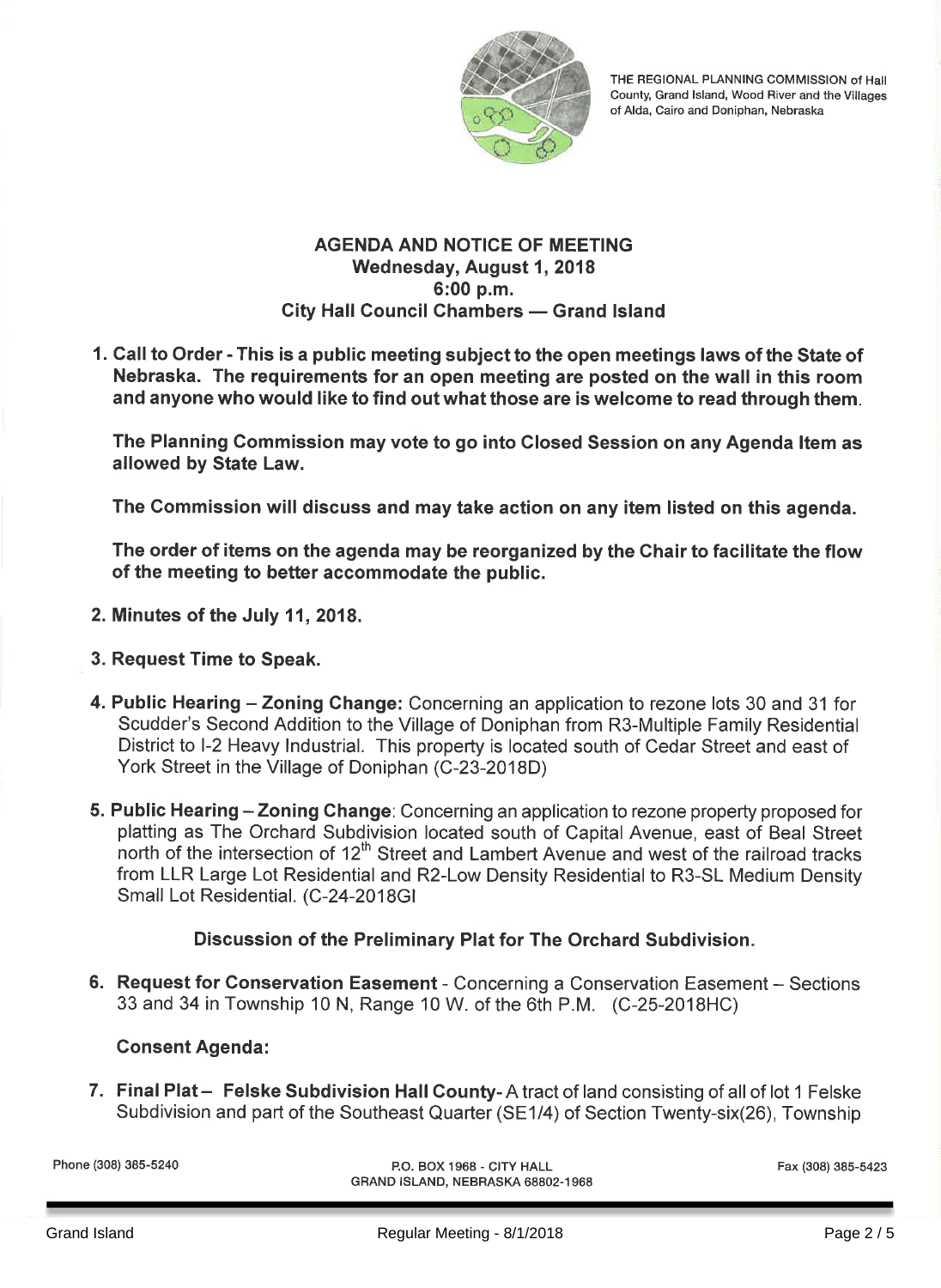Twelve (12) north, Range Eleven (11) west of the 6<sup>th</sup> P.M., Hall County, Nebraska. Between Nebraska Highway 2 and Abbott Road west of 90<sup>th</sup> Road. This is increasing the size of an existing farmstead subdivision.

- 8. Preliminary and Final Plat Industrial Foundation Subdivision Grand Island Located south of Schimmer Drive west of Blaine Street Grand Island, Nebraska. Preliminary plat 11 lots one outlot 57.32 acres. Final plat 6 lots and 1 outlot 21.52 acres. This property is zoned M2-Heavy Manufacturing.
- 9. Final Plat Jensen Subdivison Grand Island-Located north of Capital Avenue and west of Webb Road in Grand Island, Nebraska. (1 lots, 1 acre). This property is zoned R-1 Suburban Density Residential.
- 10. Final Plat Prairie Commons 2<sup>nd</sup> Subdivision Located south of Husker Highway and west of U.S. Highway 281 (8 lots, 1 outlot 95.32 acres) Property is zoned CD Commercial Development Zone, B-2 General Business and RO Residential Office. This is a replat of the Prairie Commons Subdivision that corrects property lines and easements and dedicates additional right of way as needed for public streets.
- 11. Final Plat Sterling Estates 10<sup>th</sup> Subdivision Located north of Sterling Estates Park between Sunrise Avenue and Ebony Lane (28 Lots, 4.919 acres). This property is zoned R-4 High Density Residential.
- 12. Final Plat Woodland Park 17<sup>th</sup> Subdivision Located on the south side of lowa Avenue. between Idaho and Independence Avenues (3 lots 0.666 acres). This property is zoned R-2 Low Density Residential.

# **13. Directors Report**

#### 14. Next Meeting September 5, 2018.

15. Adjourn.

PLEASE NOTE: This meeting is open to the public, and a current agenda is on file at the office of the Regional Planning Commission, located on the second floor of City Hall in Grand Island, Nebraska.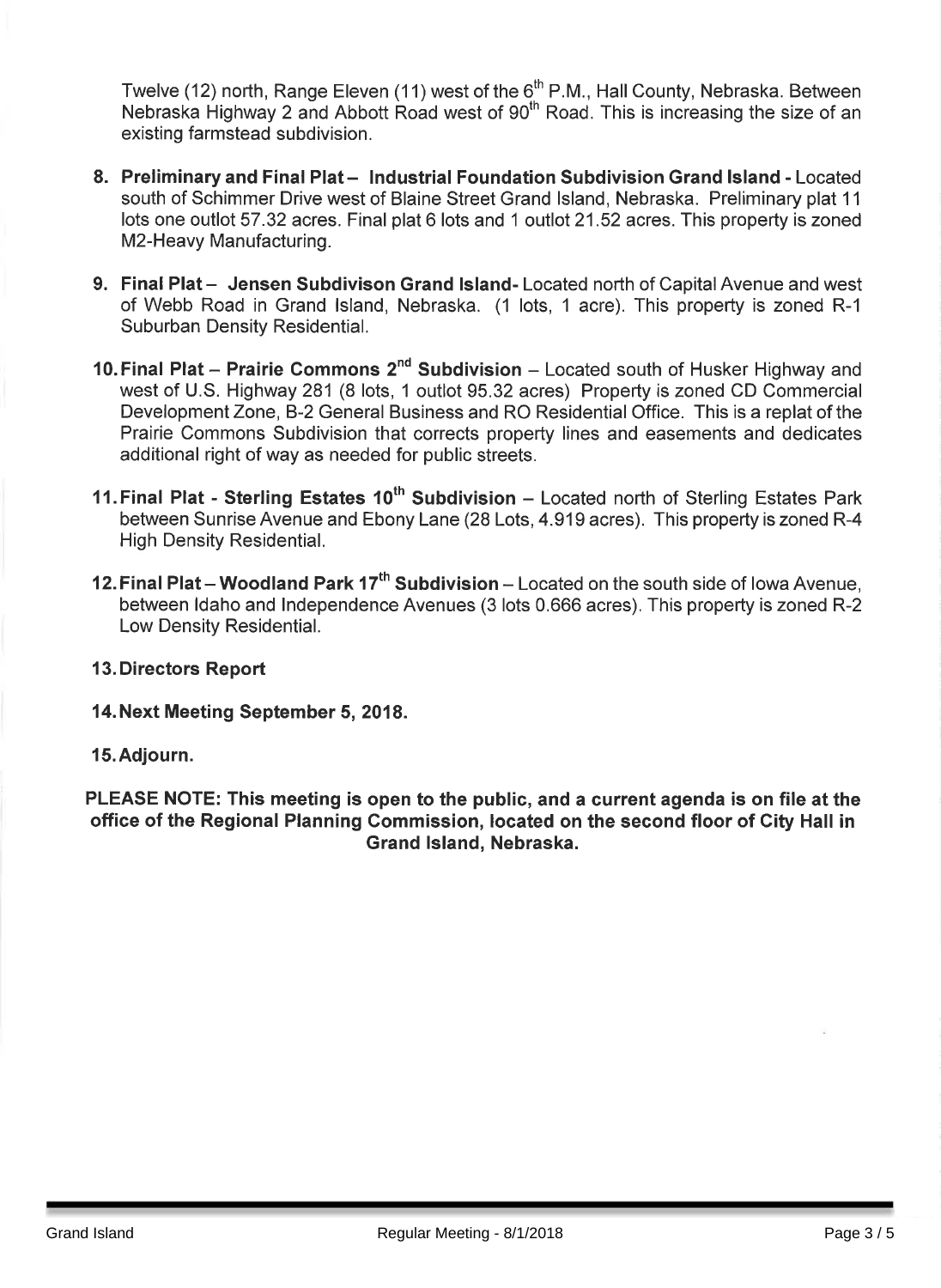#### **Staff Recommendation Summary For Regional Planning Commission Meeting July 11, 2018**

- **4. Public Hearing – Zoning Change – Doniphan:** Concerning an application to rezone lots 30 and 31 for Scudder's Second Addition to the Village of Doniphan from R3-Multiple Family Residential District to I-2 Heavy Industrial. This property is located south of Cedar Street and east of York Street in the Village of Doniphan. The proposed use for this property includes a storage building. (C-23-2018D) (Hearing, Discussion, Action) See full recommendation.
- **5. Public Hearing Zoning Change – Grand Island:** Concerning an application to rezone property proposed for platting as The Orchard Subdivision located south of Capital Avenue, east of Beal Street north of the intersection of 12<sup>th</sup> Street and Lambert Avenue and west of the railroad tracks from LLR Large Lot Residential and R2-Low Density Residential to R3-SL Medium Density Small Lot Residential. (C-24-2018GI) See full recommendation

Discussion of the Preliminary Plat for The Orchard Subdivision. Review and discussion of the Preliminary Plat for The Orchard Subdivison as part of the discussion on the rezoning to R3-SL. Planning Commission will not be making any recommendations on this subdivision at this meeting.

**6. Request for Conservation Easement** - Concerning a Conservation Easement – Sections 33 and 34 in Township 10 N, Range 10 W. of the 6th P.M. (C-25-2018HC) An additional conservation easement is being proposed for 1.89 acres of property already covered by a conservation easement that was approved in 1983. On August 9, 1983 the Hall County Board passed a resolution approving a conservation easement between the The Platte River Whooping Crane Critical Habitat Maintenance Trust and the Nature Conservancy property located between the South Channel of the Platte River and I-80 and Alda Road and U.S. Highway 281. In order to mitigate wetlands that will be disturbed for the development of the new hospital on property south of Husker Highway and west of U.S. Highway 281, Prataria Ventures is constructing 1.89 acres of wetlands on Crane Trust property within the existing conservation easement to specifications approved by the Army Corps of Engineers, the Nature Conservancy and the Crane Trust. The Army Corps of Engineers is requiring an additional Conservation Easement on this property to cover the 1.89 acres. This additional easement needs to be approved following the procedures for a conservation easement. As the County has already approved a conservation easement on this property that limits development and since this activity is consistent with the purposes of the first easement it is

Staff Summary August 2018 Page 1